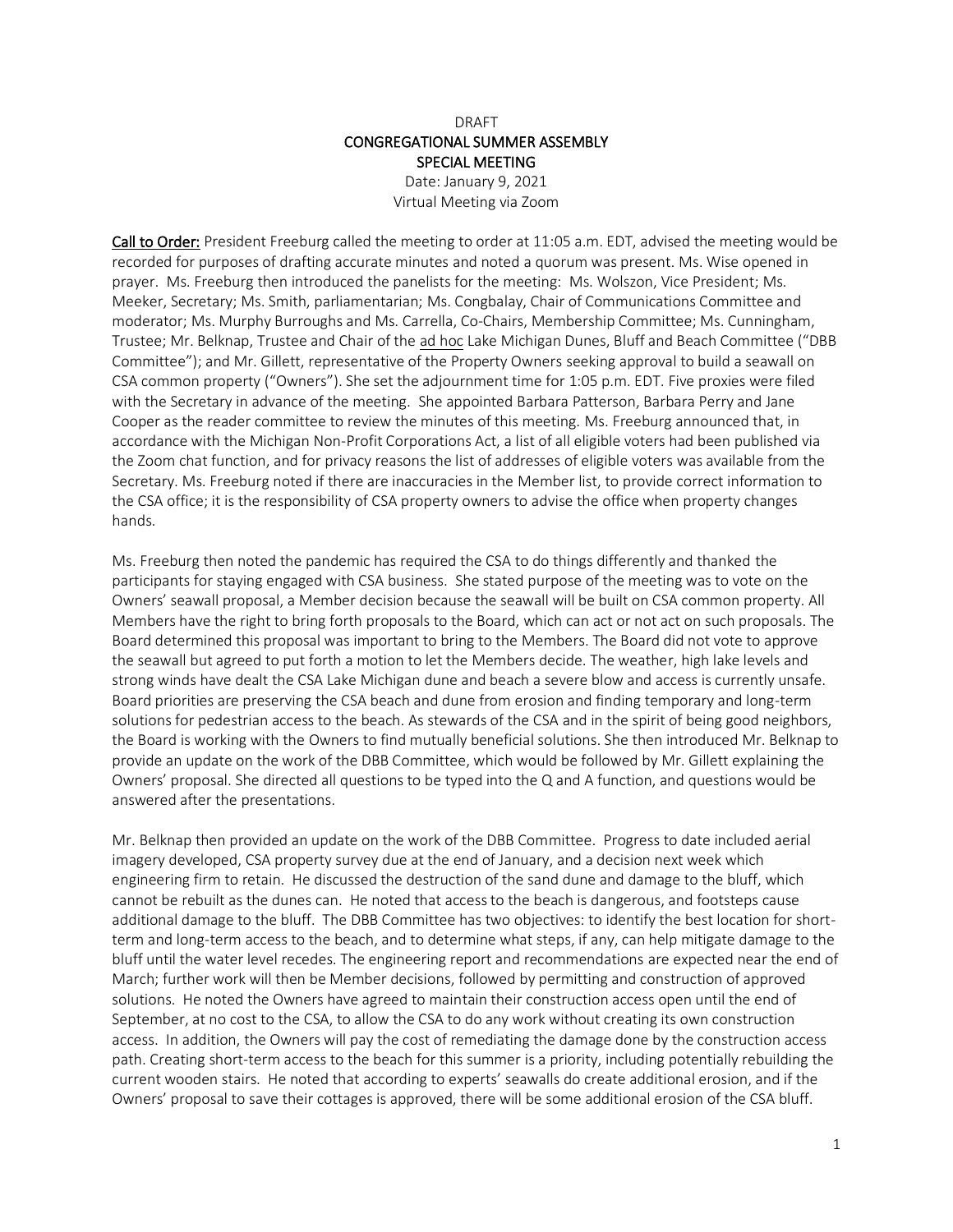However, the incremental erosion cannot be quantified without significant expense, and he said there will be a trade-off between protecting cottages and protecting the bluff to an extent. However, the bluff is in danger with or without the seawall. He noted if approval of the Owners' proposal is delayed, their cottages may be lost, like the Miller cottage to the north which is in the process of being demolished due to bluff erosion. He stated that an important part of the engineering review will be a recommendation for where to locate longterm beach access, and the use of the Owner's construction access is a significant benefit to the CSA. He read an email from the Owners indicating willingness to work with the CSA and expressed the hope the CSA would act in a spirit of kindness and fairness to its neighbors.

Mr. Gillett then reviewed the Owners' presentation supporting their request for approval to build the seawall and to cross CSA property on a portion of the construction path. He noted the significant damage to the bluffs in front of the three cottages, and described the permits being obtained from several state and federal agencies, which are expected in mid-March. He described the proposed location and materials to be used for construction and expressed hope construction could be completed prior to the start of the summer 2021 season. He also noted further consideration is being given to construction access, which, depending on where the CSA survey shows the property line, could be built overlapping with CSA property which could then be used as temporary or permanent beach access.

Ms. Freeburg then reviewed the current status of discussions between the Board and the Owners, including the agreed condition that the Owners allow the CSA to use the construction access at no cost to the CSA until the end of September 2021 and pay to remediate the damage caused by the construction path. She then noted a DBB Committee proposal that had been presented to the Board to include in the legal agreement with the Owners that an easement be granted to the CSA as a condition of approval. On behalf of the Board, Ms. Cunningham noted the Board gave serious consideration to the proposal and continues to listen to the CSA community. The Board determined it wasn't prudent to include an easement as condition of approval of the seawall. She stated the Board is fully committed to building access but does not know at this time where the optimal path is; the construction path is only one option for access. It was the Board's judgment it was not appropriate to preemptively demand private property as condition to approve the right to save these cottages. CSA is about the whole of the best interests to care for the community. She noted that if expert studies do recommend use of the construction access, the Owners are committed to working with the CSA. The Board believed this was in the best interest of all parties.

Ms. Freeburg reiterated that today Members were being asked to vote on approval for construction of our neighbors' seawall. She invited questions and comments and stated there would be a vote on the motion. Mr. Belknap then moved:

## I move on behalf of the Ad hoc Lake MI Dunes, Bluff, and Beach Committee and Board of Trustees that we permit the Smoliks, Burrows and Gosnells (Owners) to access and construct a steel seawall on the Congregational Summer Assembly's (CSA) Lake Michigan beach common property. A "Yay" vote is conditional upon execution of a legal agreement between the CSA and Owners.

Seconded by Ms. Wolszon. Ms. Freeburg then described the process for the remainder of the meeting and the application of Robert's Rules of Order to the proceedings. She asked that questions be written in the Q and A function of Zoom to be answered in order. If participants wished to speak, their microphones would be turned on with a time limit of 3 minutes.

Discussion followed, including regarding potential construction to mitigate damage to the CSA dune and whether the Owners would pay for such mitigation. Mr. Lorry Spitzer then moved an amendment to the pending motion to be inserted after the words "common property":